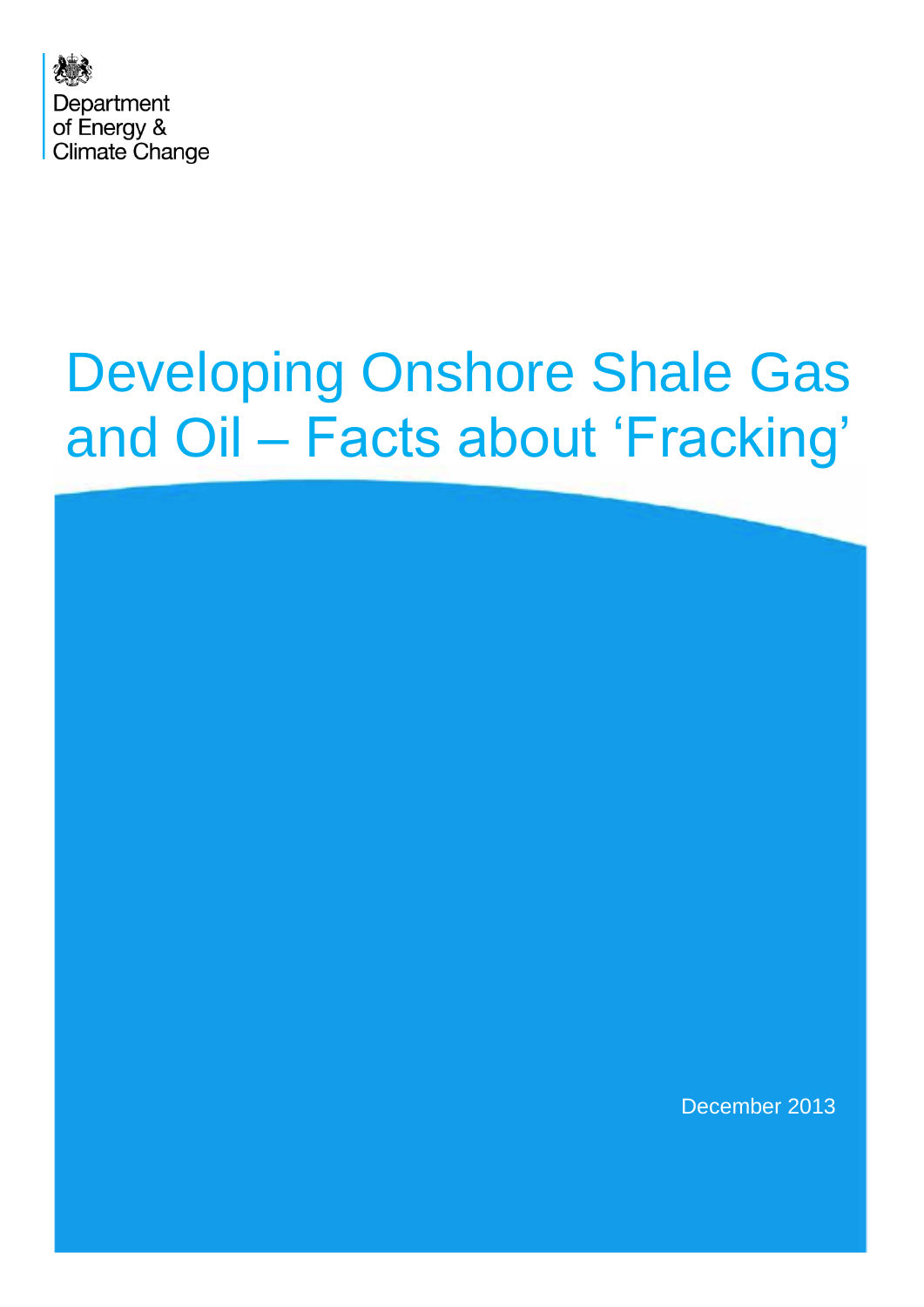# © Crown copyright 2013

You may re-use this information (not including logos) free of charge in any format or medium, under the terms of the Open Government Licence.

To view this licence, visit [www.nationalarchives.gov.uk/doc/open-government-licence/](http://www.nationalarchives.gov.uk/doc/open-government-licence/) or write to the Information Policy Team, The National Archives, Kew, London TW9 4DU, or email: [psi@nationalarchives.gsi.gov.uk](mailto:psi@nationalarchives.gsi.gov.uk)

Any enquiries regarding this publication should be sent to us at [correspondence@decc.gsi.gov.uk](mailto:correspondence@decc.gsi.gov.uk)

This document is also available from our website at [www.gov.uk/decc](http://www.gov.uk/decc)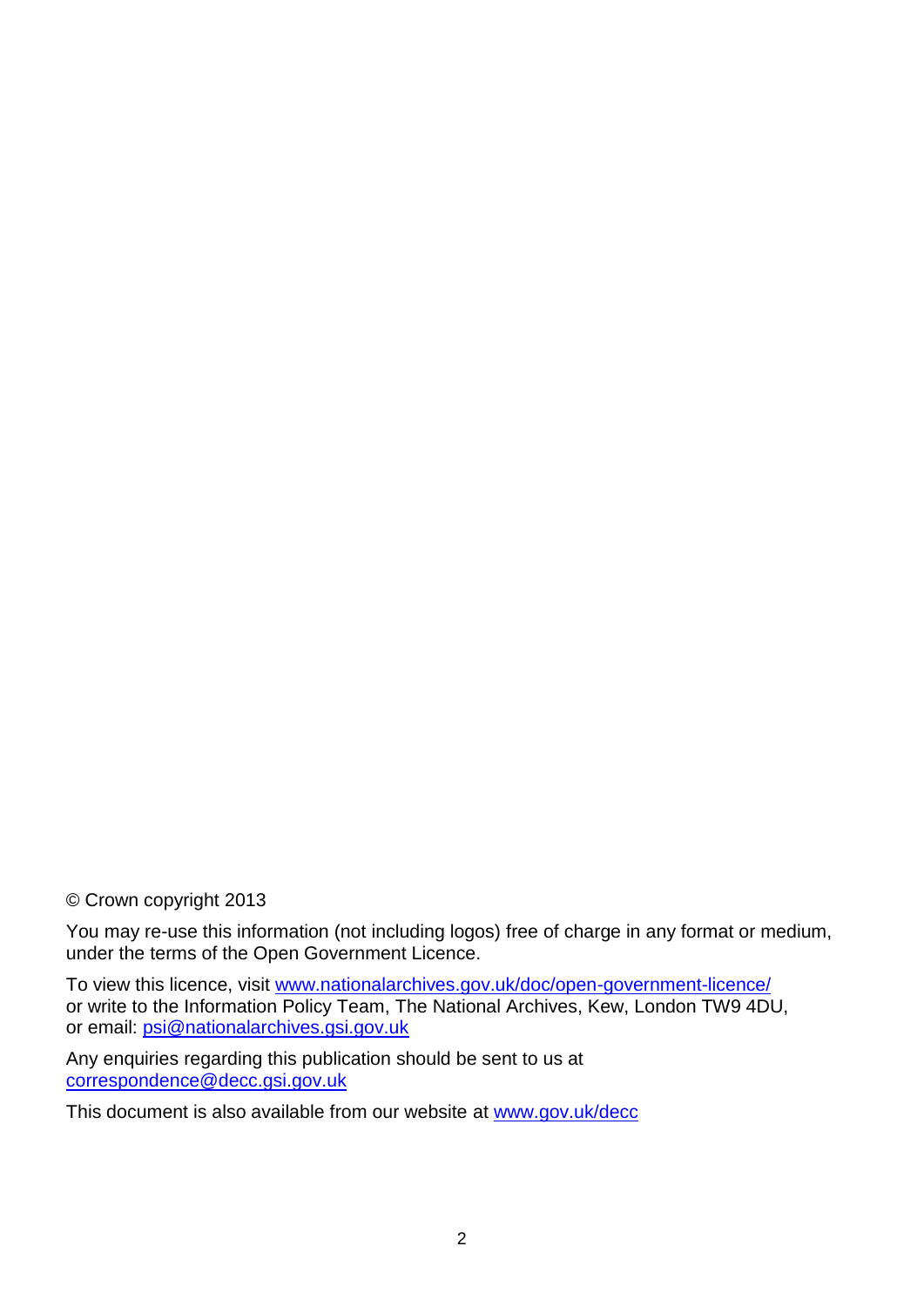## Developing Onshore Shale Gas and Oil – Facts about 'Fracking'

Shale gas and oil could provide the UK with greater energy security, growth, jobs and tax revenue. The Government is encouraging safe and environmentally sound exploration to determine our shale potential. The UK has a strong regulatory regime for exploratory activities but we continuously look to improve it.

#### **Why do we need gas?**

A third of UK energy demand is met by gas. In 2012, around a quarter of the gas used in the UK was used to produce electricity, a fifth by industry, and around 40% to cook our food and heat our buildings.<sup>1</sup> As we use less coal in the next 10-15 years for electricity generation, gas will help fill the gap alongside renewable and nuclear electricity, helping the UK reduce carbon emissions. We forecast that in 2030, the UK's gas consumption will be around the same level as it is today. We will continue to need gas for many years.

In 2003, we were a net exporter of gas. But North Sea production is declining and now we are a net importer. By 2025 we expect to be importing close to 70% of the gas we consume, assuming we do not develop shale. 2

The UK has invested in facilities to make sure gas is easy to import. There have been no major interruptions to gas supplies in recent history, but we cannot be complacent. To secure our energy supply we must maximise UK production of fuels we need, including gas, increase generation from renewables and new nuclear and then use our energy more wisely.

Shale development could also support the economy. The Institute of Directors estimated that UK shale gas production would be a net benefit to public finances, could attract annual investment of £3.7 billion and support up to 74,000 jobs directly, indirectly and through broader economic stimulus.

## **How shale gas extraction works**

"Conventional" oil and gas deposits (such as in the North Sea) are contained in permeable rocks, such as sandstone. Shale gas is essentially the same as North Sea gas (i.e. mostly methane) but is trapped in impermeable shale rock. Enlarging or creating fractures in the rock by hydraulic fracturing (or 'fracking') enables shale gas to flow. The fracking technique has been used in the UK for many years with conventional deposits. Over 2 million wells have been hydraulically fractured worldwide, mostly in North America<sup>3</sup>.

 $2$  DECC www.gov.uk/oil-and-gas-uk-field-data

<sup>1</sup> Digest of UK Energy Statistics 2013 www.gov.uk/government/collections/digest-of-uk-energy-statistics-dukes

 $3$  Hydraulic fracturing 101, King, George E (2012), Society of Petroleum Engineers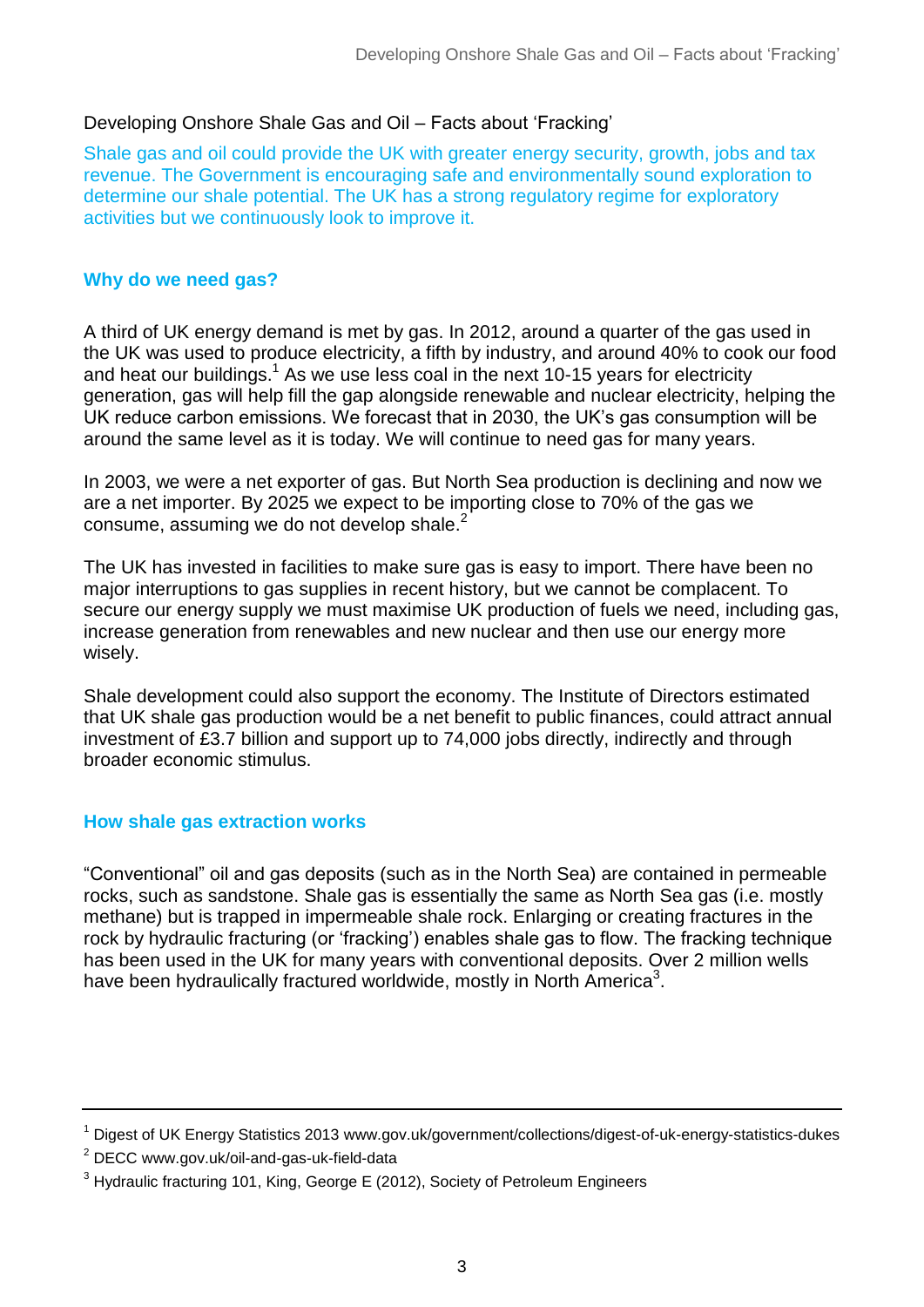Like other oil and gas exploration or production, a well is drilled and several stages of metal pipes ("casing") are set in concrete within the well, to seal it and prevent contamination of surrounding groundwater. A well for shale gas will usually go down vertically to the shale layer and then run horizontally along it.

For shale oil or gas, the rock is then fractured by injecting water at high pressure, an established technique for conventional oil and gas, but used more intensively for shale. Small particles (usually sand) are pumped into the fractures to keep them open when the pressure is released, so gas can flow into the well. 98-99% of the mixture is water and sand. Small quantities of chemicals are normally added to improve efficiency, for example by reducing friction. In the UK, operators must show the Environment Agency that all such chemicals are non-hazardous in their intended application.

Once the rock is fractured, some of the fluid returns to the surface, where it is sealed in containers before treatment. The gas or oil can then flow through the well to surface operations which separate and process the gas or oil. If oil is recovered, it will be taken to an oil refinery or petrochemical plant. Exploration occurs for only a short time and any gas discovered at that stage is likely to be flared, but if a gas well goes into commercial production it will be connected to the country's network of gas pipelines.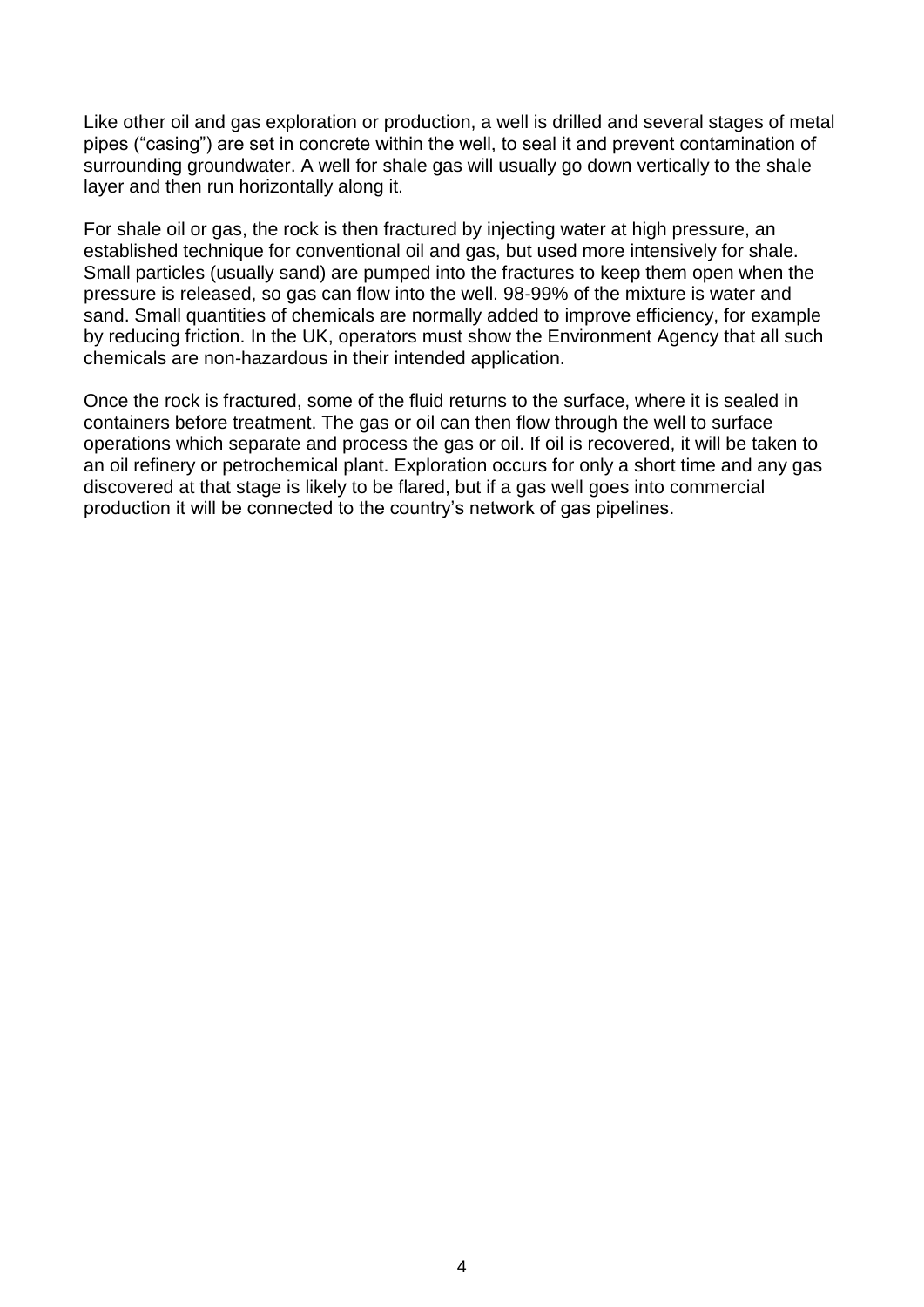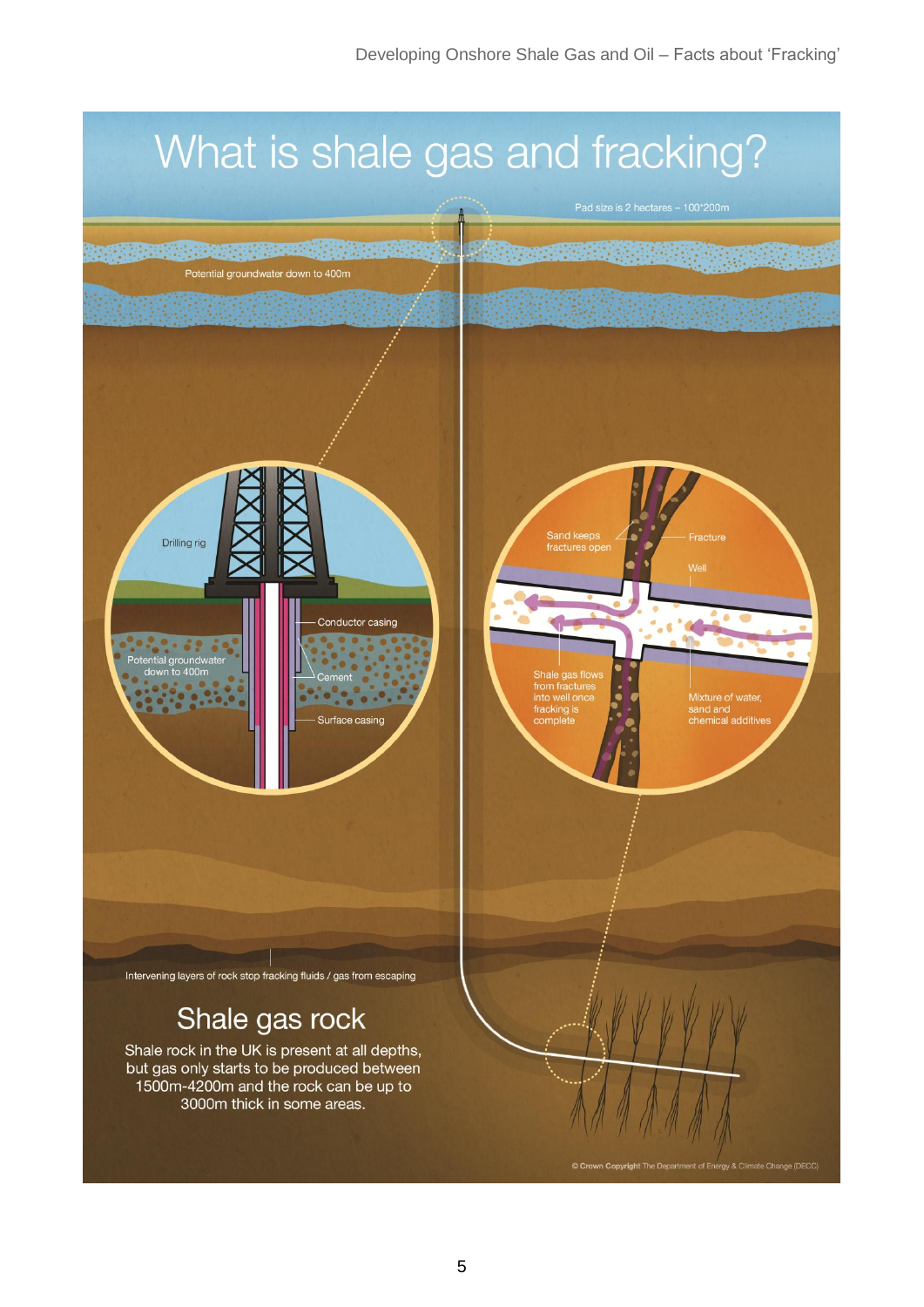#### **Where might shale gas and oil be produced?**

British Geological Survey (BGS) studies suggest the areas with most potential for shale gas exploration are where existing conventional gas has been found. Significant parts of the UK have no shale rock.

The BGS published a study of the Bowland Shale of the Pennine Basin in the North of England, which estimated the "gas in place" of that area alone as 1,300 trillion cubic feet. Other areas with relevant shale rock include the Kimmeridge Clay of the Weald Basin in Surrey and Sussex, and the Oil-Shale Group of the Midland Valley, or central belt, of Scotland. The BGS is conducting a study of the Weald deposits and plans to do so in the Midland Valley.

Little drilling or testing has taken place in Britain's shale deposits, so it is not yet possible to estimate how much shale gas or oil may be practically and commercially recoverable.

## **How do operators get permission?**

There are currently around [176 licences for onshore oil and gas in the UK.](https://www.gov.uk/government/uploads/system/uploads/attachment_data/file/227180/landfields_lics.pdf) These are formally referred to as Petroleum Exploration Development Licences. DECC plans to conduct a new round of onshore licensing (the  $14<sup>th</sup>$ ) in 2014, and is conducting the necessary Strategic Environmental Assessment.

Licences themselves do not give consent for drilling, hydraulic fracturing or any other operations. Operators then need:

- Landowner(s) agreement
- Planning permission, which may require an environmental impact assessment
- Permits from Environment Agency, Natural Resources Wales, or the Scottish Environment Protection Agency
- Their plans are examined by the Health and Safety Executive, and an independent competent person reviews the well design
- Consent for drilling or production from the Department of Energy and Climate Change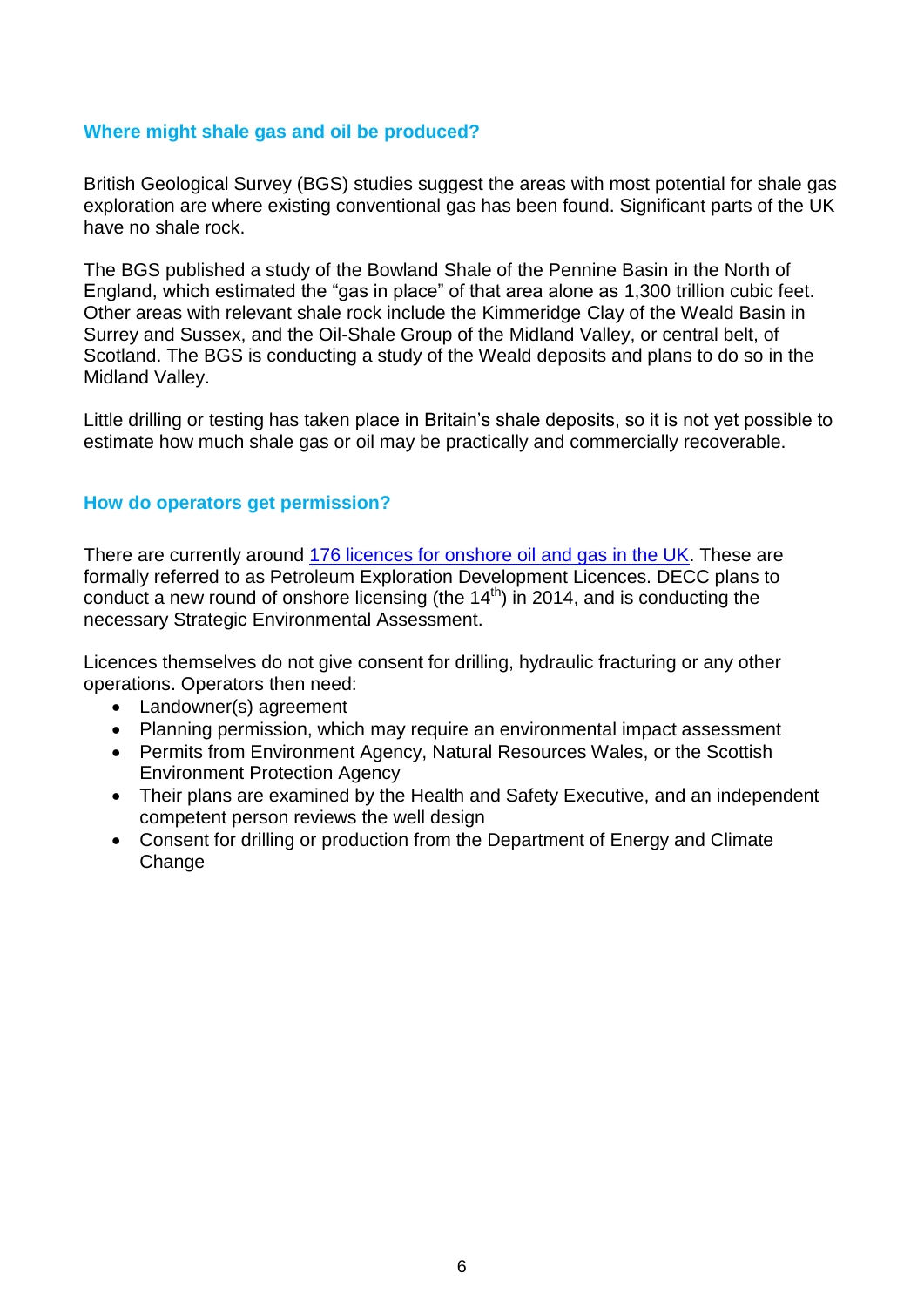#### **Exploration & development**

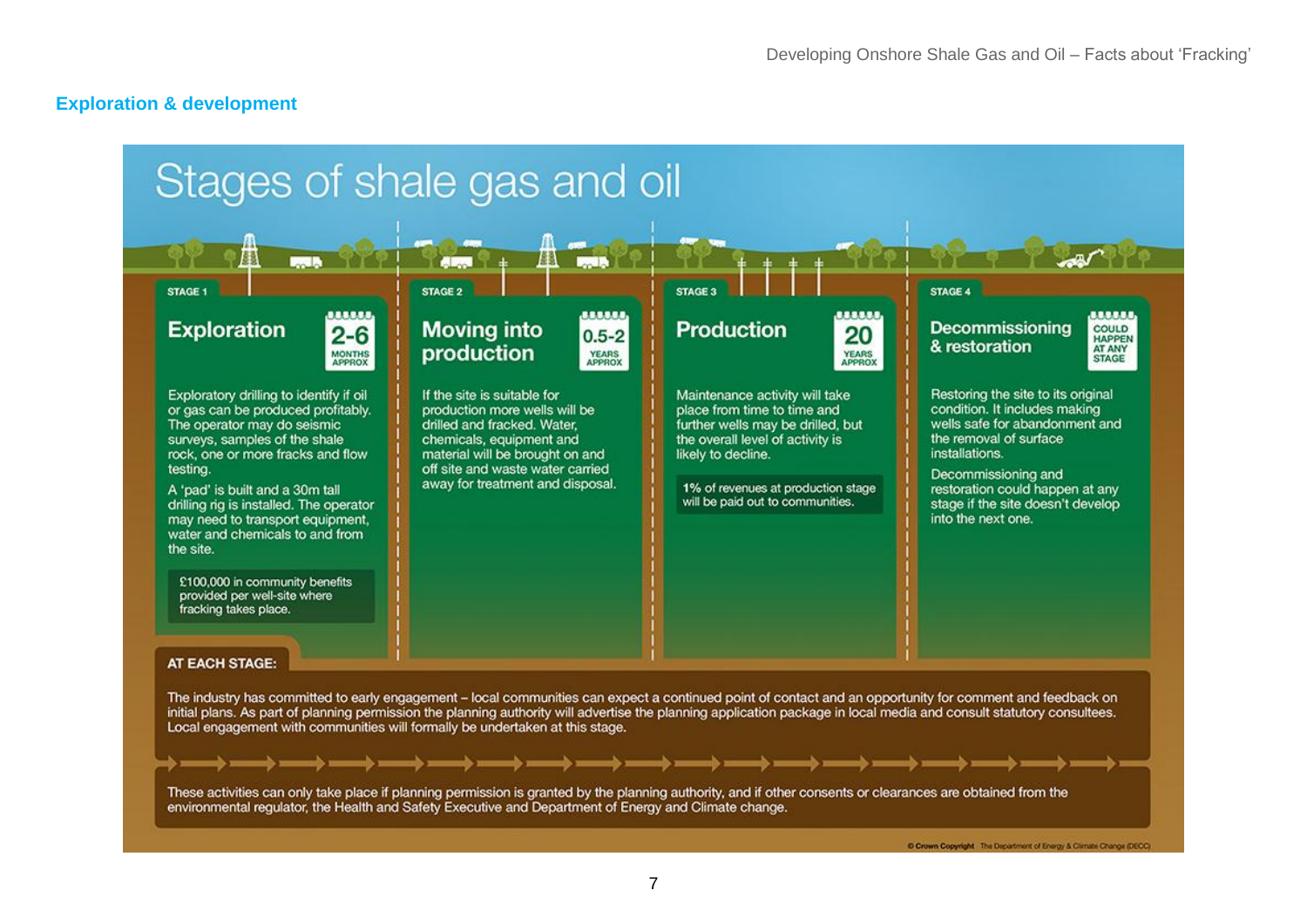## **How are communities consulted?**

The shale oil and gas industry has set out a Community Engagement Charter. This includes a commitment to engage with communities early at each stage and in advance of any application for planning permission.

Public consultation is part of every application for planning permission to conduct oil and gas activities. Planning permission is required for each stage of the process (exploration, appraisal and production) and must be publicised. Planning authorities consider the impacts of any proposed development, including on the natural or historical environment or human health, such as by noise, dust, visual intrusion, transport of contaminated materials from the site and traffic.

Each planning application must be publicised by site display and in local newspapers. Application information must also be available on the relevant local authority website. This must include a section on how interested people can submit representations about the application, giving a period of at least 14 days.

## **How do communities benefit?**

Communities that host energy sites, from wind developments to unconventional gas and oil, should see a clear local benefit. The industry has come forward with a scheme of community benefits including:

- at exploration/appraisal stage, providing £100,000 in community benefits per well-site where fracking takes place
- at production stage, paying 1% of revenues to communities. Industry estimates this could provide £5-10m per well, spread over 25 years, but mostly in the first 10.

## **Will sites be safe?**

The UK has over 50 years of experience of regulating the onshore oil and gas industry nationally. More than 2,000 wells have been drilled onshore during that time. Operators are responsible for the safety of workers and the public within and immediately near their site. The Health and Safety Executive checks operators' plans, assesses engineering designs and reports, and inspects sites when appropriate to ensure they are meeting the requirements of the relevant legislation.

The Royal Society and the Royal Academy of Engineering concluded in a recent review<sup>4</sup>:

"*... the health, safety and environmental risks associated with hydraulic fracturing (often termed 'fracking') as a means to extract shale gas can be managed effectively in the UK as long as operational best practices are implemented and enforced through regulation*."

<sup>4</sup> *Shale gas extraction in the UK: a review of hydraulic fracturing* June 2012 Royal Society & Royal Academy of Engineering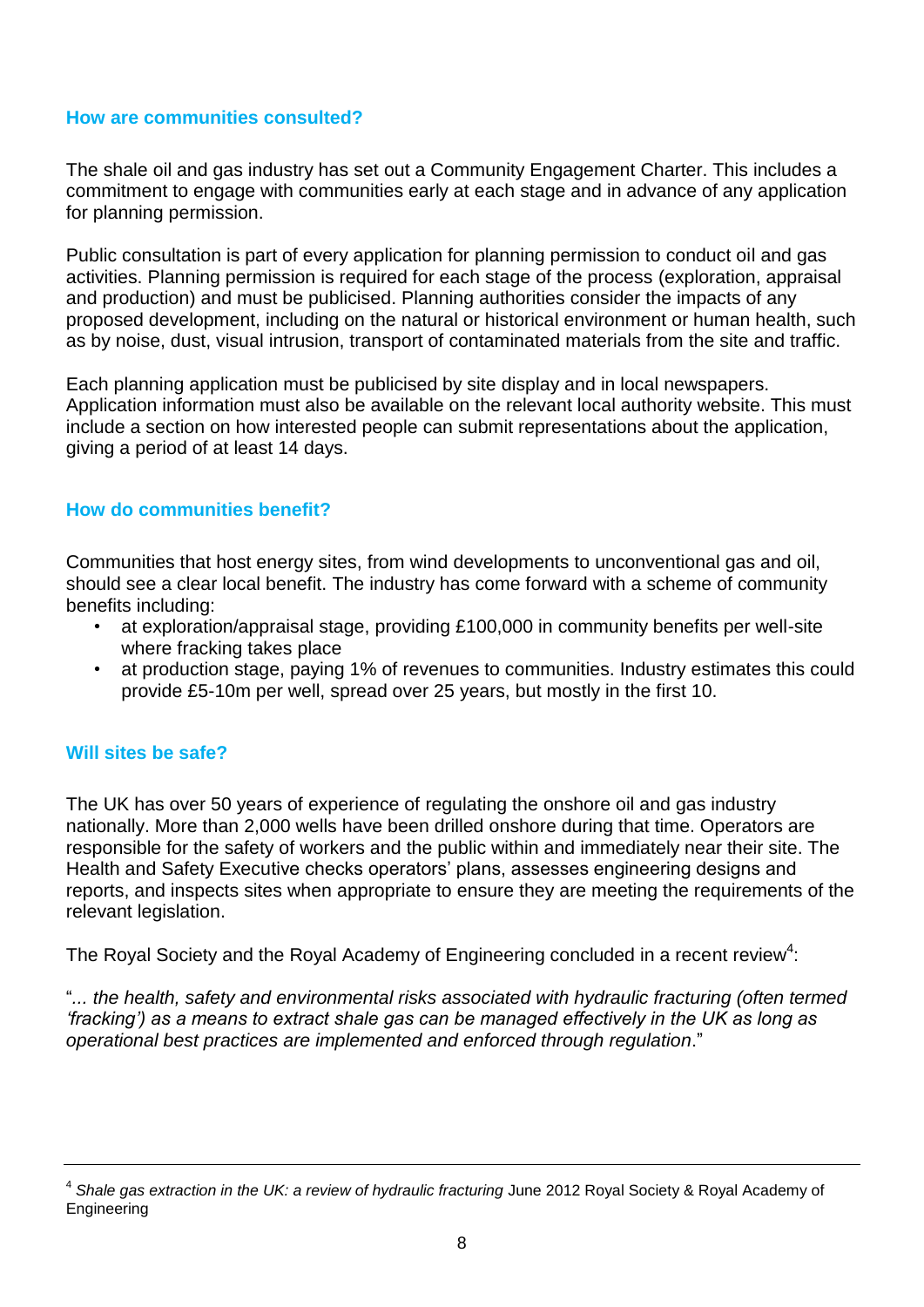# **Might this affect public health?**

Public Health England assessed the risk to human health of extracting shale gas in an October 2013 report. They evaluated available evidence on issues including air quality, radon gas, naturally occurring radioactive materials, water contamination and waste water. They concluded that "the risks to public health from exposure to emissions from shale gas extraction are low if operations are properly run and regulated."

# **How does this affect the environment?**

## **Will water be contaminated?**

The risk of water contamination is low provided operations follow industry standards and obey the regulations. Extraction takes place well below the aquifers that provide drinking water. The environmental regulator (Environment Agency in England, Natural Resources Wales or the Scottish Environment Protection Agency) works with the Health and Safety Executive to ensure the well is constructed to a high standard to protect aquifers and drinking water supplies. We are confident that the regulatory system will continue to provide robust protection of surface water and groundwater.

Chemicals used in drilling and frack fluids are assessed case-by-case by the environmental regulator for hazards. The operator must prove any chemicals they want to use are not hazardous in that application. Fluids returning to the surface through the well are categorised as mining waste, so the operator must obtain an environmental permit for their disposal (from the relevant environmental regulator) and have an agreed waste management plan in place.

The environmental regulator will assess the risks posed by the operations and decide whether they can be permitted. If groundwater contamination is possible, either directly by drilling fluids, frack fluids or indirectly by a substance disturbed by the borehole or fracking, the authority may find the environmental risk unacceptable and not permit activity.

The water and shale industries have, through Water UK and the UK Onshore Operators Group, signed an agreement to work together to identify, watch and manage risks to water quality, including waste water processing.

# **Do we have enough water?**

Fracturing rock for shale gas and oil is likely to use large volumes of clean water, though the amount is not exceptional compared with other industrial or leisure activities. The volume will depend on the site, but operating a shale gas well for a decade would typically use a similar volume to that needed to water a golf course for a month.<sup>5</sup>

Water companies will assess the amount of water available before agreeing to supply an operator. If the operator applies for a licence to extract water themself, it will be granted by the environmental regulator only where a sustainable water supply is available. Water UK and industry have also agreed to cooperate on water demand, reuse and management.

<sup>5</sup> *Gas works? Shale gas and its policy implications* Moore/Policy Exchange, 2012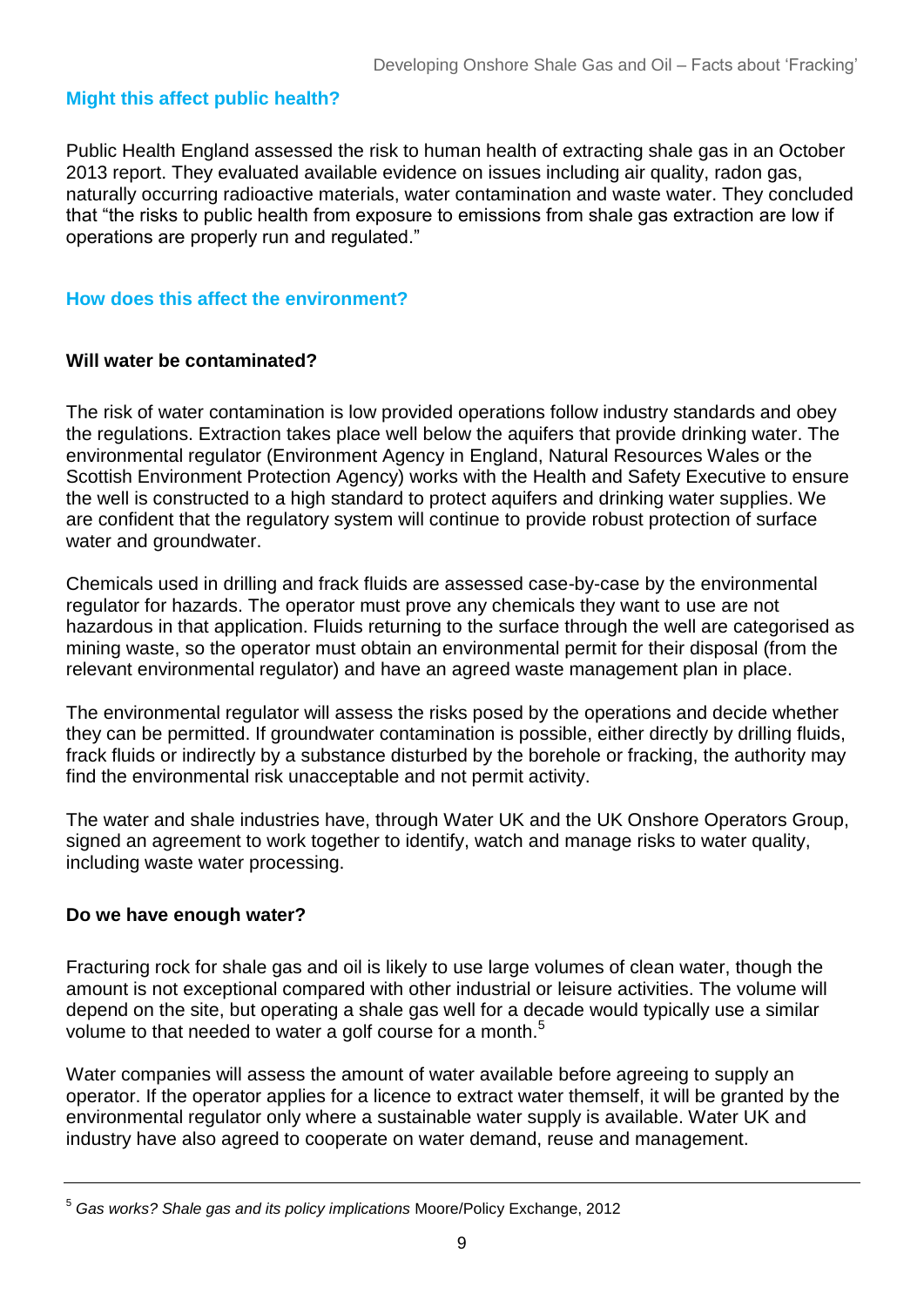# **How are risks of earth tremors managed?**

DECC paused the use of hydraulic fracturing for shale gas in the UK in 2011 after 2 tremors occurred in the Blackpool area. It carried out a careful assessment, drawing on recommendations from independent experts, a public consultation, and the Royal Society/Royal Academy of Engineering review.

In 2012 DECC introduced measures to control seismic risks (earth tremors). Operators have to assess the location of any relevant faults before planning fracking operations for shale gas or oil. They must submit to the Department of Energy and Climate Change the plan of operations, starting with small test fractures before main operations and install real-time monitoring systems. Operators must stop and investigate if they detect tremors above the normal range.

## **How will air pollution be controlled?**

Licences require operators to minimise the release of gases. Environmental permits and planning permissions may require monitoring or impose further limits. When it can't be economically used, natural gas must be 'flared' to reduce its global warming emissions. Natural gas may only be 'vented' – released into the air – when necessary for safety.

## **Shale and climate change**

The UK is legally committed to cutting greenhouse gas emissions by at least 80% by 2050, and to meeting renewable energy targets by 2020. Gas is the cleanest fossil fuel and has half the carbon footprint of coal when used to generate electricity<sup>6</sup>. So Britain will continue to need gas as part of a diverse energy mix, including renewable sources, which takes us to a low carbon future.

Our system of carbon budgets requires that any additional emissions from production would need to be offset elsewhere in the economy to ensure the UK remains on track to meet its 2050 goals.

Last September Professor David MacKay (the DECC's Chief Scientist) and Dr Timothy Stone wrote a report on potential greenhouse gas emissions from UK produced shale gas. They concluded that the overall effect of UK shale gas production on national emissions is likely, with the right safeguards, to be relatively small. Indeed emissions from the production and transport of UK shale gas would likely be lower than from the imported Liquefied Natural Gas that it could replace.

<sup>6</sup> *Potential Greenhouse Gas Emissions Associated with Shale Gas Extraction and Use* September 2013 MacKay & Stone, DECC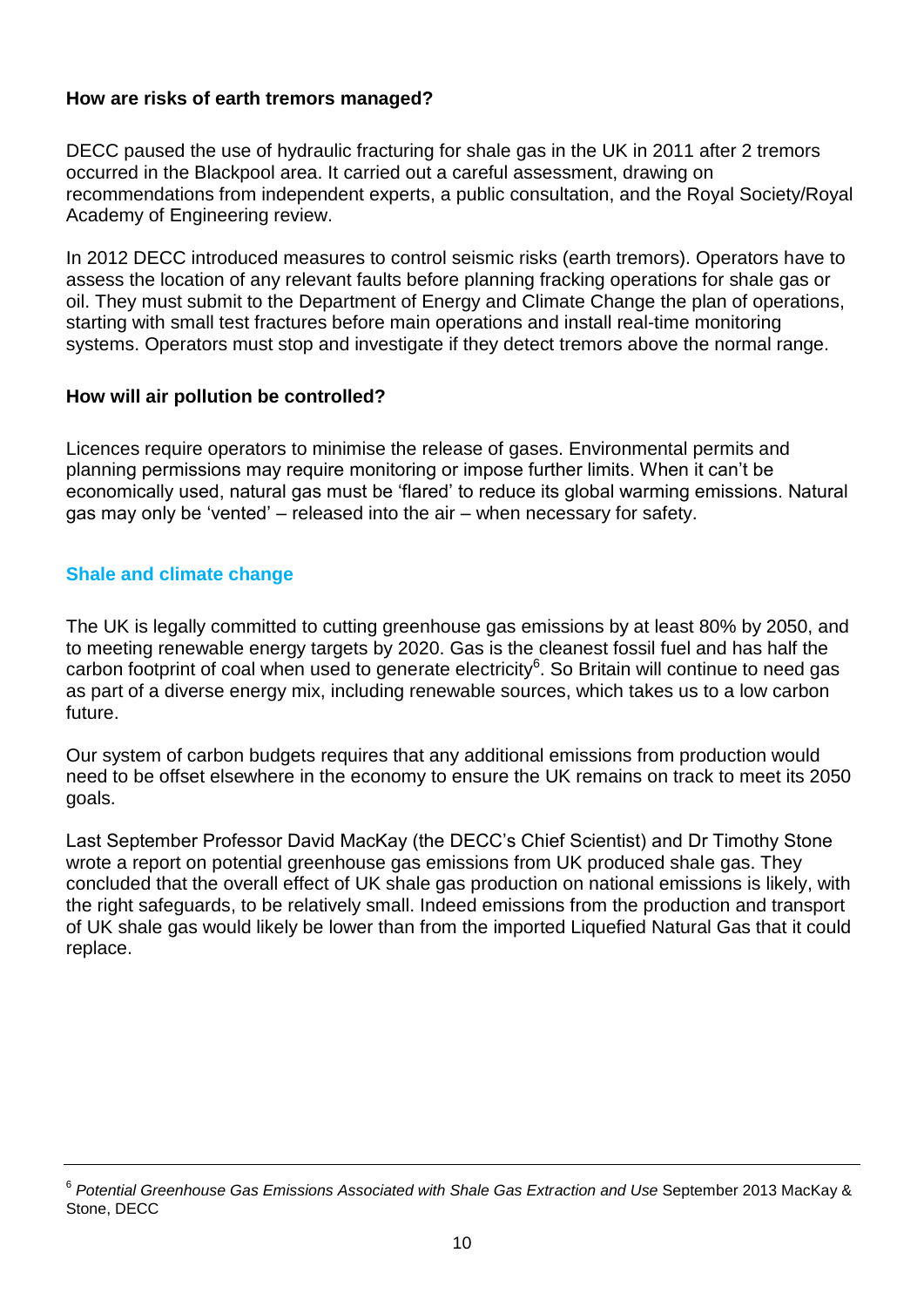# **Need more information?**

## **Shale potential**

The [British Geological Survey](http://www.bgs.ac.uk/research/groundwater/shaleGas/home.html) has information on shale gas and groundwater on its website, including information on the national methane baseline study.

## **Shale processes**

The Department of Energy and Climate Change, Environment Agency (England), Scottish Environment Protection Agency and Health and Safety Executive have worked with the UK Onshore Operators Group to agree best practices for onshore shale gas wells. The [UK](http://www.ukoog.org.uk/elements/pdfs/ShaleGasWellGuidelines.pdf)  [Onshore Operators Group's UK Onshore Shale Gas Well Guidelines](http://www.ukoog.org.uk/elements/pdfs/ShaleGasWellGuidelines.pdf) provide a description of the Hydraulic Fracturing Programme.

#### **Industry's commitment to communities**

The onshore oil and gas industry body, the UK Onshore Operators Group has committed companies to engage with local people, residents and other stakeholders in their Community Engagement [charter.](http://www.ukoog.org.uk/elements/pdfs/communityengagementcharterversion6.pdf)

## **Regulation**

The Environment Agency and Health and Safety Executive have published an agreement that explains their [joint approach to the regulation of unconventional oil and gas developments.](http://www.environment-agency.gov.uk/business/topics/133885.aspx)

The **Scottish Environment Protection Agency has more information on environmental regulation** in Scotland.

[Natural Resources Wales](http://naturalresourceswales.gov.uk/?lang=en) has more information on environmental regulation in Wales.

## **An overview of the risks and how they can be managed**

*[Shale gas extraction in the UK: a review of hydraulic fracturing](http://royalsociety.org/policy/projects/shale-gas-extraction/report)* June 2012 Royal Society & Royal Academy of Engineering

## **Public health**

Public Health England's report https://www.gov.uk/government/news/shale-gas-extractionemissions-are-a-low-risk-to-public-health and [radon map for England and Wales.](http://www.ukradon.org/map.php?map=englandwales)

## **Shale and climate change**

A [recent study](https://www.gov.uk/government/publications/potential-greenhouse-gas-emissions-associated-with-shale-gas-production-and-use) by DECC's Chief Scientist looked at the potential greenhouse gas emissions from shale gas production and discusses its compatibility with global climate change targets.